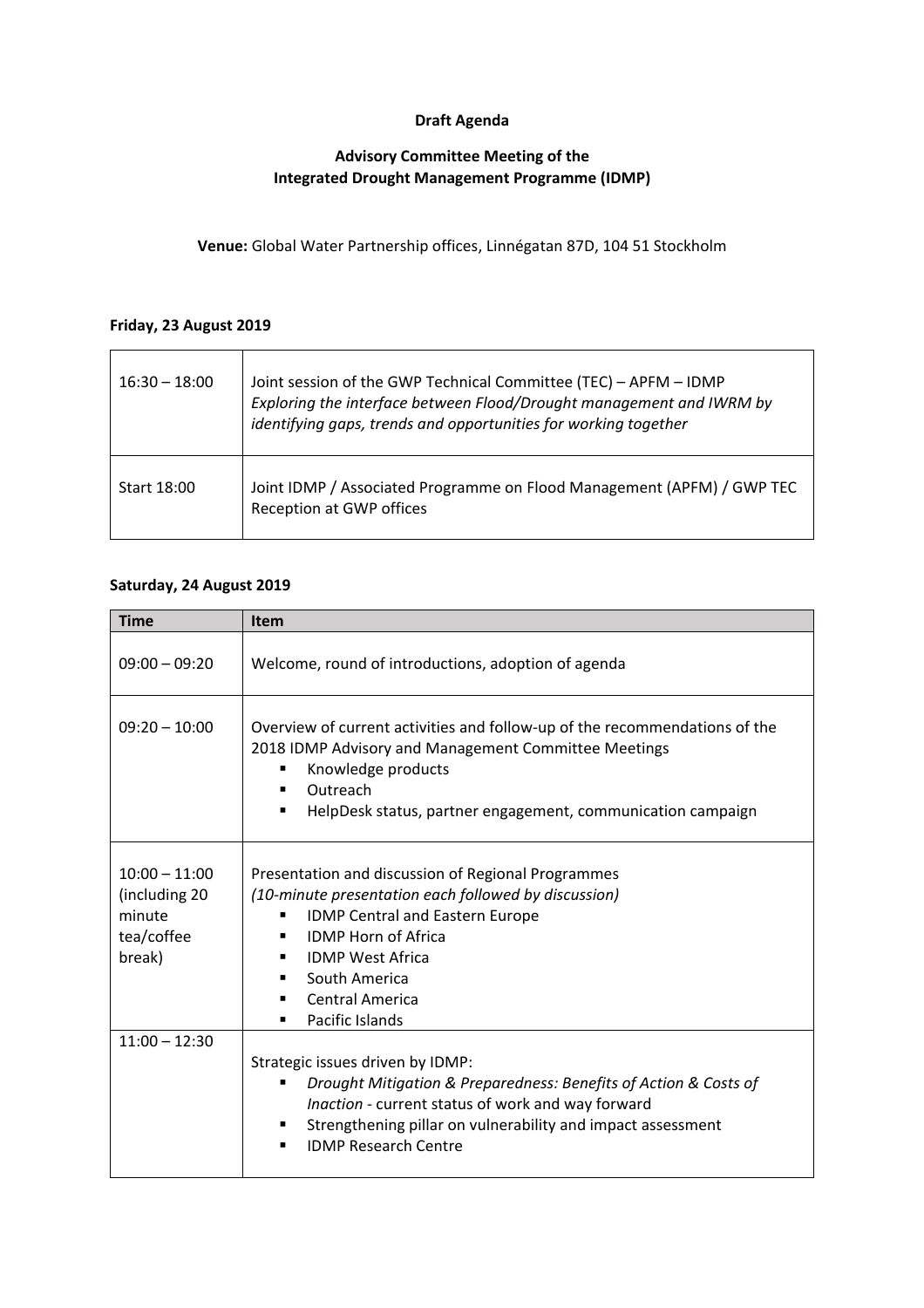|                                                                    | Strategic initiatives driven by partners<br>UNCCD COP-14 and UNCCD Drought Initiative<br>FAO Global Framework on Water Scarcity in Agriculture (WASAG)<br>٠<br>Working Group on Drought Preparedness<br>UN DRR Global Assessment Report 2019 and Special Report on Drought<br>٠<br>2020<br>WMO drought activities (Commission for Agricultural Meteorology<br>Expert Team on Drought; Global Multi-Hazard Alert System (GMAS))<br><b>Global Drought Information System (GDIS)</b><br><b>Global Drought Observatory (GDO)</b><br>High Level Experts and Leaders Panel on Water and Disasters (HELP)<br>٠<br>plans on drought<br>(Discussion may be continued after lunch) |
|--------------------------------------------------------------------|--------------------------------------------------------------------------------------------------------------------------------------------------------------------------------------------------------------------------------------------------------------------------------------------------------------------------------------------------------------------------------------------------------------------------------------------------------------------------------------------------------------------------------------------------------------------------------------------------------------------------------------------------------------------------|
| $12:30 - 13:30$                                                    | Lunch Break                                                                                                                                                                                                                                                                                                                                                                                                                                                                                                                                                                                                                                                              |
| $13:30 - 14:00$                                                    | Overview of group discussions: The next 3 years of the IDMP                                                                                                                                                                                                                                                                                                                                                                                                                                                                                                                                                                                                              |
| $14:00 - 16:00$<br>(including 20<br>minute<br>Tea/Coffee<br>break) | Thematic group discussions<br>1) Knowledge gaps<br>Future of the HelpDesk<br>Developing vulnerability and impact assessment pillar<br>٠<br>Knowledge gaps IDMP should address<br>2) Partner Platform<br>Strengthening the IDMP Community of Partners<br>٠<br>Future support on drought policies<br>п<br>3)<br>Research<br>Research needs<br>Developing IDMP Intl. Drought Mitigation Research Centre<br>п<br>4) Funding/future projects<br>Securing funding<br>Possible projects                                                                                                                                                                                         |
| $16:00 - 16:45$                                                    | Recommendations from group discussions                                                                                                                                                                                                                                                                                                                                                                                                                                                                                                                                                                                                                                   |
| $16:45 - 17:15$                                                    | Marketplace of IDMP partners: 2-minute pitch to introduce partners' initiatives                                                                                                                                                                                                                                                                                                                                                                                                                                                                                                                                                                                          |
| $17:15 - 17:30$                                                    | AOB and Wrap-up<br>5) Selection of partners for Management Committee<br>Summary<br>6)                                                                                                                                                                                                                                                                                                                                                                                                                                                                                                                                                                                    |